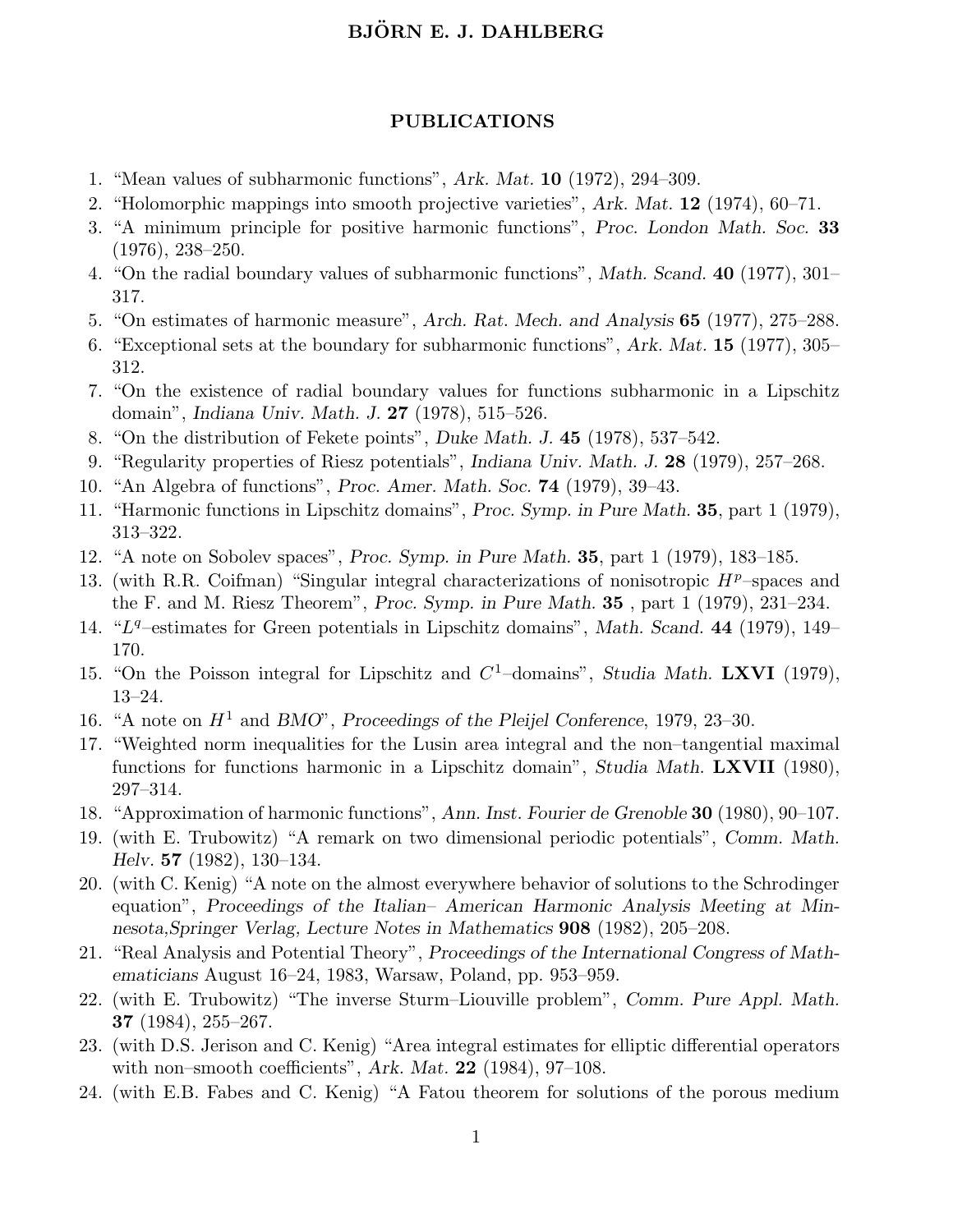equation", Proc. Amer. Math. Soc. 91 (1984), 205–212.

- 25. (with C. Kenig) "Non–negative solutions of the porous medium equation" ,Comm. in Part. Diff. Eq. 9 (1984), 409–437.
- 26. "On the absolute continuity of elliptic measures", American Math. J. 108 (1986), 1119– 1138.
- 27. "Poisson semigroups and singular integrals", Proc. Amer. Math. Soc. 97 (1986), 41–48.
- 28. (with C. Kenig and G. Verchota) "The Dirichlet problem for the biharmonic equation in a Lipschitz domain", Annales de l'Institut Fourier de Grenoble 36 (1986), 109–135.
- 29. (with C. Kenig) "Nonnegative solutions of generalized porous medium equations", Revista Matemática Iberoamericana 2  $(1986), 267-305.$
- 30. (with C. Kenig) "Hardy spaces and the  $L^p$ -Neumann problem for Laplace's equation in a Lipschitz domain", Annals of Mathematics 125 (1987), 437–465 .
- 31. (with B. Johansson) "Convexity preserving approximations", preprint.
- 32. (with B. Johansson) "Shape Preserving Approximations", The Mathematics of surfaces II, Procedings of the IMA 2nd Conference on the Mathematics of Surfaces,edited by R. R. Martin, pp 419–426, Oxford University Press, 1987.
- 33. (with R. Andersson, E. Andersson, M. Bohman, T. Elmroth, and B. Johansson) "The Automatic Generation of Convex Surfaces", The Mathematics of surfaces II, Procedings of the IMA 2nd Conference on the Mathematics of Surfaces, edited by R. R. Martin, pp 427–446, Oxford University Press, 1987.
- 34. (with C. Kenig) "Non–negative Solutions of the Initial–Dirichlet Problem for Generalized Porous Medium Equations in Cylinders", Journal of the Amer. Math. Soc. 1 (1988), 401– 412.
- 35. (with G. Verchota) "Galerkin Methods for the Boundary Integral Equations of Elliptic Equations in Non–Smooth Domains", Harmonic Analysis and Partial Differential Equations (Boca Raton, FL, 1988), 39–60, Contemp. Math. 107, Amer. Math. Soc., Providence, RI, 1990.
- 36. (with R. Andersson, E. Andersson, M. Bohman, T. Elmroth, and B. Johansson) "The Automatic Generation of Surfaces with Prescribed Shape", Computer Aided Design 20 (1988), 317–314.
- 37. (with C. Kenig and G. Verchota) "Boundary value problems for the systems of linear elastostatics in Lipschitz domains", Duke Math. J. 57 (1988) 795–818.
- 38. (with C. Kenig) "Non-negative solutions to fast diffusions", Revista Matemática Iberoamericana 4 (1988), 11–30.
- 39. "Construction of surfaces with prescribed shape", Approximation Theory VI, Vol. 1 (College Station, TX, 1989), 157–159, Academic Press
- 40. (with C. Kenig) " $L^p$ -estimates for the three-dimensional systems of elast statics on Lipschitz domains", Analysis and partial differential equations, 621–634, Lecture Notes in Pure and Appl. Math. 122, Dekker, New York, 1990.
- 41. (with R. Andersson) "Interactive techniques for visual design", Topics in surface modeling, 95–113, Geom. Des. Publ., SIAM 1992
- 42. "Partial Differential Equations with minimal smoothness and applications", Procedings of the IMA Participating Institutions, Conference held at the University of Chicago, Chicago, Illinois, March 21–25, 1992, Edited by B. Dahlberg, E. Fabes, R. Fefferman, D. Jerison and J. Pipher. The IMA Volumes in Mathematics and its Applications 42, Springer Verlag, New York, 1995, xii +220 pp.